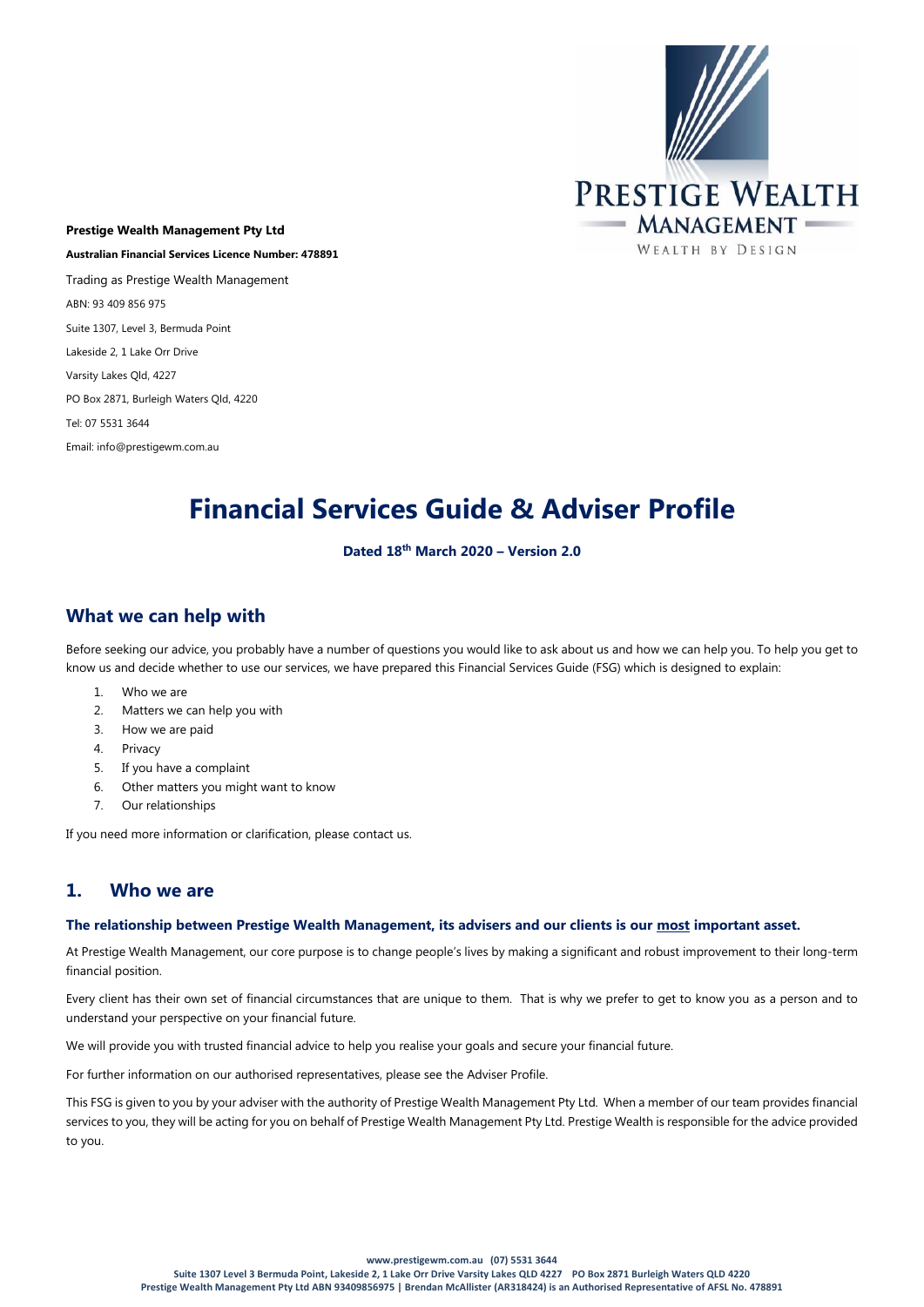# **2. Matters we can help you with**

We can help you with the following:

- Retirement planning strategies
- Wealth creation
- Superannuation strategies
- Salary packaging
- Insurance services
- Gearing strategies
- Social security advice
- Estate planning
- **Aged Care**
- Consequences in relation to tax (financial) advice

We are licenced to provide financial product advice and deal in the following financial products:

- Deposit and payment products, including basic deposit products, deposit products other than basic deposit products and non-cash payment products
- Debentures, stocks or bonds issued or proposed to be issued by a government
- Risk insurance products, including life, trauma, income protection, business expense insurance and total and permanent disability insurance
- Retirement savings accounts
- **Superannuation**
- Managed investments
- Margin lending
- **Securities**

If we provide personal advice to you, we are required under the law to act in your best interests and prioritise your interests ahead of our own.

You may specify how you would like to give us instructions. For example, by telephone, email or other means. But in all cases, we must receive a written confirmation of these instructions.

## **3. How we are paid**

# **Initial & On-going Commissions and Fees**

#### **Commissions for risk insurance**

We may be remunerated by commissions or fee for service or a combination of both.

In relation to advice provided to you (after the date you receive a copy of this Financial Services Guide), there are **no** initial or ongoing commission payments for investment type financial products, including super and pension products.

From 1 January 2020, upfront commissions in insurance products where a stepped premium was recommended are capped at 60% (+ GST), with a maximum trailing commission of 20% (+ GST) of the premium in all subsequent years.

For example, on an insurance premium of \$1,000 paying 60% (+ GST) upfront commission and 20% (+ GST) on-going commission, the upfront commission would be \$660 and the on-going commission \$220 per year (these \$ figures include GST).

If we recommend an insurance product with a level commission, the initial commission will be capped at 30% (+ GST) and the ongoing commission paid will be 30% (+ GST).

#### **Fee for Service**

We may charge a one-off adviser service fee for an investment type financial product advice, including superannuation and pension products. Upon the set-up of the product and where agreed, we will enter into an ongoing fee arrangement where we may charge you an ongoing annual fee.

The cost of the one-off adviser service fee varies for each client, depending on the complexity of the advice and the time spent on the advice preparation. The one-off adviser service fee can range from \$0 to \$12,500. The fee is usually deducted from your investment product upon commencement of our financial advice recommendation. You will be provided with the option to pay this from your nominated bank account, if you choose.

#### **www.prestigewm.com.au (07) 5531 3644**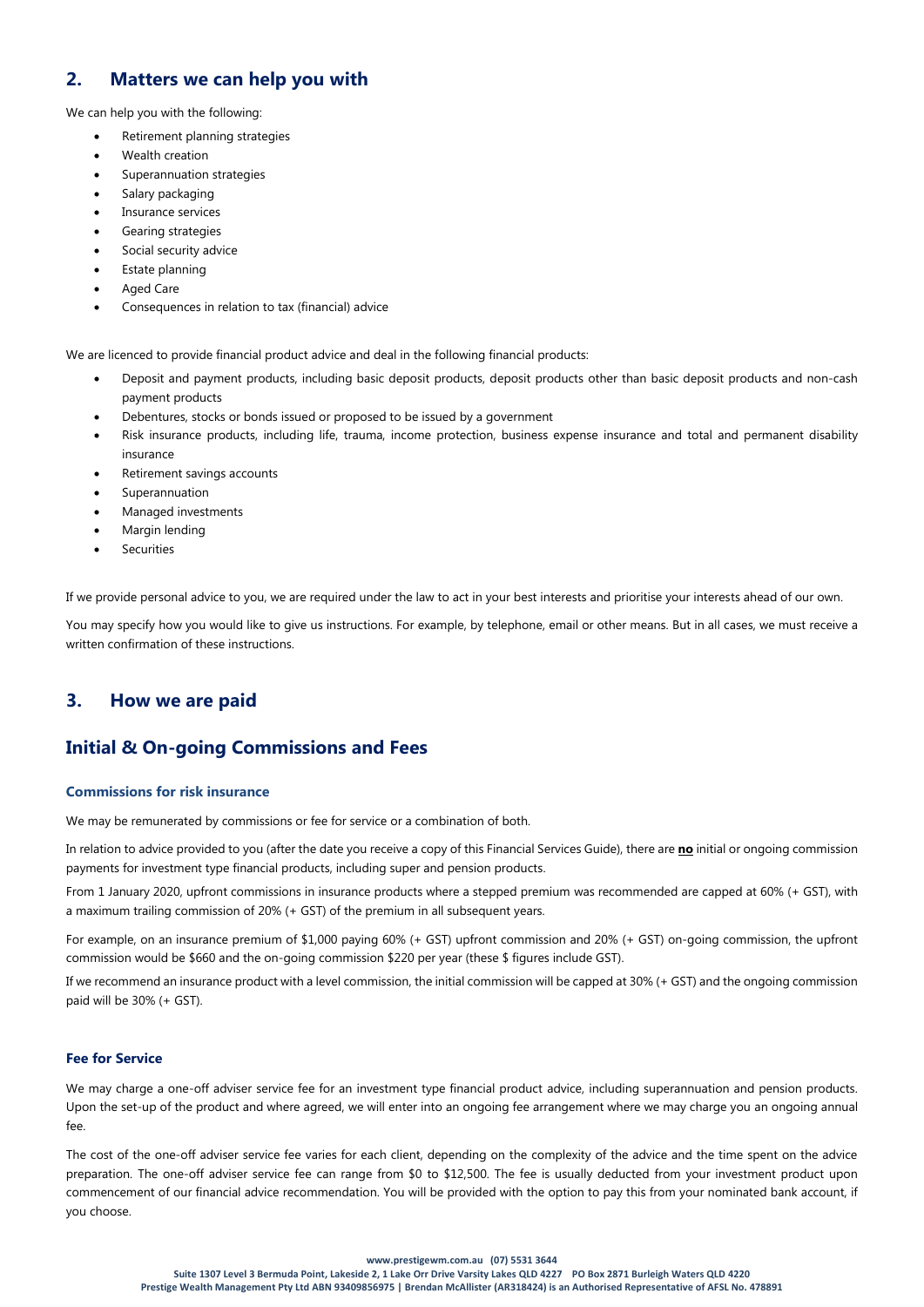The ongoing adviser service fee is charged as a flat dollar fee for superannuation, pension and investment products. The ongoing adviser service fee varies for each client and can range from \$500 pa to \$12,500 pa.

Any fees or an estimate will be agreed with you before you incur a charge.

#### **Other Forms of Remuneration or Benefits**

Prestige Wealth Management and/or its Advisers may receive non-monetary benefits from product providers and other similar parties in specific circumstances such as:

- Where the amount is less than \$300 and identical or similar benefits are not given on a frequent basis;
- The benefit has a genuine education or training purpose and is relevant to providing financial product advice; and/or
- The benefit consists of the provision of information technology software or support and is related to the provision of financial product advice in relation to the financial products issued or sold by the benefit provider

Payments or benefits received must be disclosed in either a Conflicts of Interest (COI) Register or an Alternative Remuneration (AR) Register. A copy of Prestige Wealth Management's COI or AR Register is available upon request. If you wish to inspect either Register, please ask your adviser or contact us.

# **4. Privacy**

We will need to find out your individual objectives, financial situation and needs before we recommend any financial product to you. You have the right not to divulge this information to us, if you do not wish to do so. In that case, we are required to warn you about the possible consequences of us not having your full personal information. You should read the warnings carefully.

We keep a record of the personal information, which may include details of your investment objectives, financial situation and needs, you provide to us. On your request, we can provide you with a copy of your personal information and advice documents, which we keep on record for no less than 7 years. Please note that a fee for this service may apply.

We use cloud storage which, in basic terms, is data storage made available via the internet. Commercial cloud storage provides an alternative to local network and physical storage devices for storing and backing up your data and provides remote access to that data from any computer with an internet connection. Currently we use DropBox to store your personal information.

Data stored on DropBox is stored on servers in the United States of America (where Australian privacy laws do not apply). We have taken steps to understand how your information is stored and have satisfied ourselves that DropBox does not breach Australian Privacy Principles.

We are committed to implementing and promoting a Privacy Policy which will ensure the privacy and security of your personal information. A copy of our Privacy Policy is enclosed for your information.

# **5. If you have a complaint**

We are committed to providing quality advice to you. This commitment extends to providing accessible complaint resolution mechanisms for you.

If you have any complaint about the service provided to you, you should contact the Complaints Manager of Prestige Wealth Management Pty Ltd on 07 5531 3644 about your complaint and we will try and resolve your complaint within 45 days.

If after 45 days we cannot reach a satisfactory resolution to your complaint, we are a member of the Australian Financial Complaints Authority (AFCA) and you can raise your concerns with them through the contact details below:

#### **Australian Financial Complaints Authority**

AFCA's Contact Details are as follows: P: 1800 931 678 W: [www.afca.org.au](http://www.afca.org.au/)  E: [info@afca.org.au](mailto:info@afca.org.au) M: GPO Box 3 MELBOURNE VIC 3001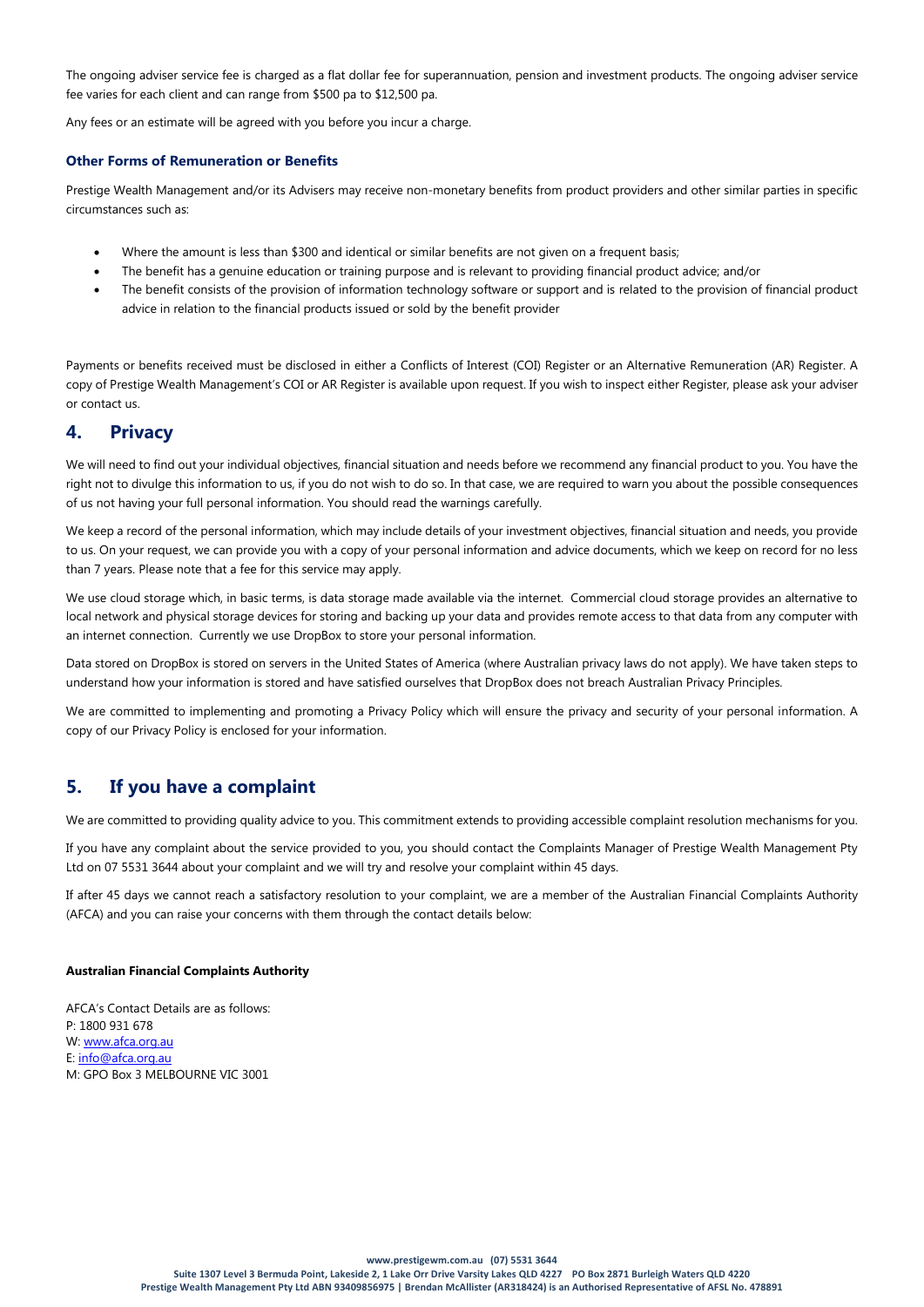# **6. Other matters you might want to know**

We will also provide you with a Statement of Advice whenever we provide you with any advice which takes into account your objectives, financial situations and or needs. The SoA will contain the advice, the basis on which it is given and information about fees, commissions and associations which may have influenced the provision of the advice.

If we give you further advice, or when no financial product is recommended, a RoA may be provided to you instead of a SoA. You can request a copy of the RoA by contacting us (if you have not previously received a copy) within 7 years of that further advice being given.

In the event we make a recommendation to acquire a particular financial product (other than securities) or offer to issue or arrange the issue of a financial product, we must also provide you with a Product Disclosure Statement containing information about the particular product which will enable you to make an informed decision in relation to the acquisition of that product.

We hold professional indemnity insurance cover for the activities conducted under our AFS licence which we believe satisfies the requirements of s.912B of the *Corporations Act 2001* for compensation arrangements. The insurance will cover claims in relation to the conduct of authorised representatives, representatives and employees who no longer work for the Licensee (but who did at the time of the relevant conduct).

# **7. Our relationships**

Neither your Adviser nor the Licensee has any association or relationship with the issuers of financial products that might reasonably be expected to be capable of influencing them in the provision of financial services.

Neither the Licensee or your Adviser receives any volume bonuses from the issuers of financial products and they do not receive any other incentives, monetary or otherwise, via any other means from the product providers.

For details of your Advisers' remuneration and interests (if applicable) in Prestige Wealth Management, refer to the attached Adviser Profiles.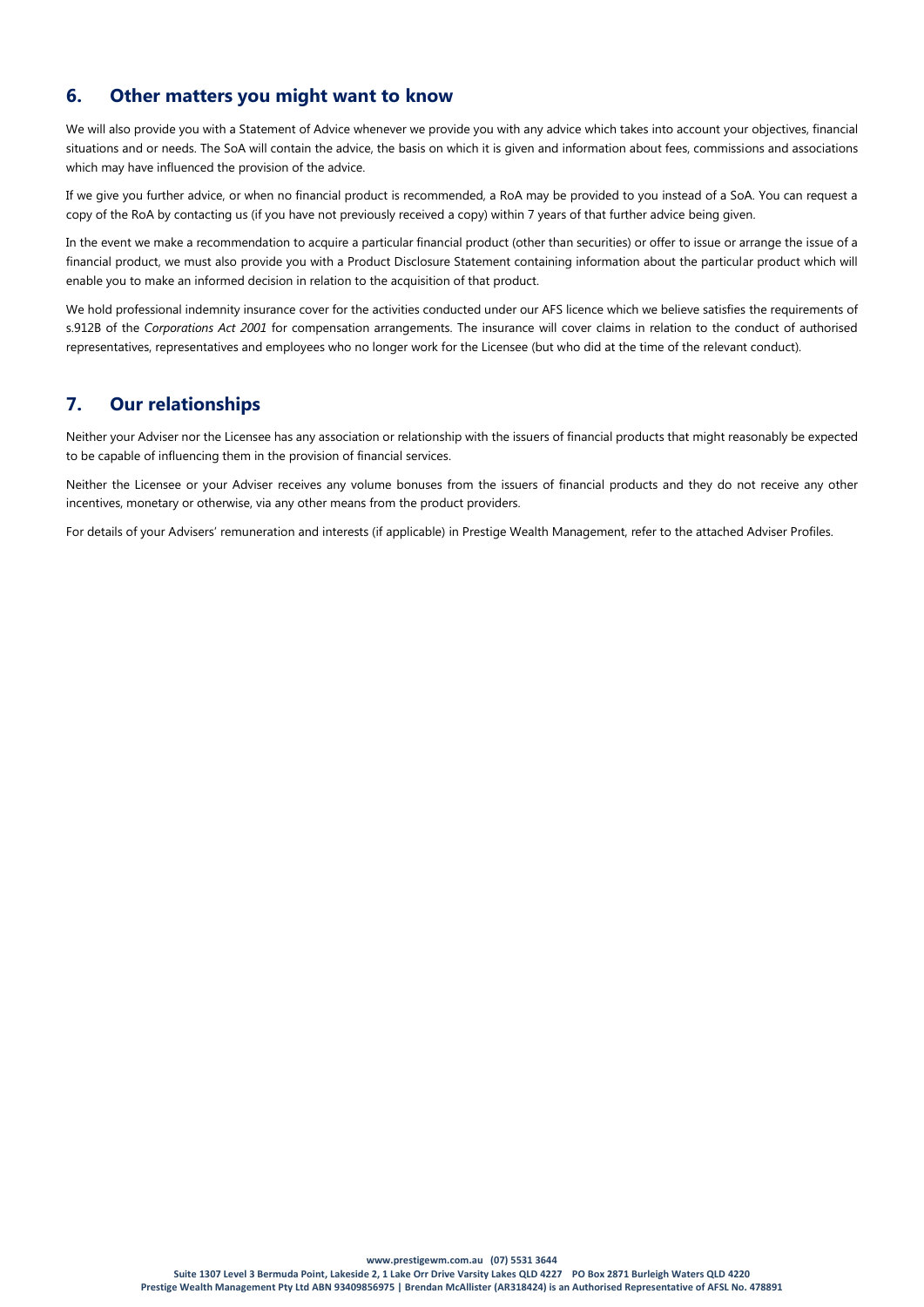

# **Adviser Profile**

**Brendan McAllister CFP®, Adv Dip FS (FP), MBA**

#### **Contact Details:**

Suite 1307, Level 3, Bermuda Point Lakeside 2, 1 Lake Orr Drive, Varsity Lakes Qld 4227 PO Box 2871 Burleigh Waters QLD 4220

| Phone:                      | 07 5531 3644              |
|-----------------------------|---------------------------|
| Mobile:                     | 0411 026 427              |
| Email:                      | brendan@prestigewm.com.au |
| Website:                    | www.prestigewm.com.au     |
| <b>Authorised Rep. No.:</b> | 318424                    |

Brendan McAllister is an Authorised Representative of Prestige Wealth Management Pty Ltd and is authorised to provide with advice in the following areas:

- Deposit and Payment Products
- Debentures, stocks or bonds issued or proposed to be issued by a government
- Gearing / Margin Lending strategies
- Interests in Managed Investment Schemes including Investor Directed Porfolio Services
- Life Products
- **Superannuation**
- Retirement Income Streams
- **Securities**

## **Education**

CERTIFIED FINANCIAL PLANNER® Advanced Diploma of Financial Services (Financial Planning) Diploma of Financial Services (Financial Planning) Master of Business Administration in Accounting & Finance Ethics and Professionalism in Financial Advice FASEA Financial Adviser Exam

## **Memberships**

Financial Planning Association of Australia

## **Fee for Service**

Brendan McAllister, as an employee and shareholder of Prestige Wealth Management Pty Ltd. Brendan is paid a wage and is also entitled to a share of the profit from the business.

## **Experience**

Brendan commenced university in 1997 and holds a Masters of Business Administration in Accounting and Finance, Diploma of Financial Services in Financial Planning and the Advanced Diploma of Financial Services in Financial Planning. Brendan is a member of the Financial Planning Association (FPA), has completed his CFP® certification, Ethics and Professionalism in Financial Advice and the FASEA Financial Adviser Exam.

Brendan is an Authorised Representative of Prestige Wealth Management Pty Ltd, and has worked in a medium to large financial planning businesses for many years in Brisbane. In 2007, Brendan acquired a long standing Gold Coast Financial Planning practice – Rogers, Jankowski, Anderson from which Prestige Wealth Management was born.

Brendan is a member of the Financial Planning Association of Australia (FPA) and must comply with FPA's Code of Ethics and Rules of Professional Conduct. Brendan's focus is **always** on the client and providing them with the best possible outcome.

#### **www.prestigewm.com.au (07) 5531 3644**

**Suite 1307 Level 3 Bermuda Point, Lakeside 2, 1 Lake Orr Drive Varsity Lakes QLD 4227 PO Box 2871 Burleigh Waters QLD 4220 Prestige Wealth Management Pty Ltd ABN 93409856975 | Brendan McAllister (AR318424) is an Authorised Representative of AFSL No. 478891**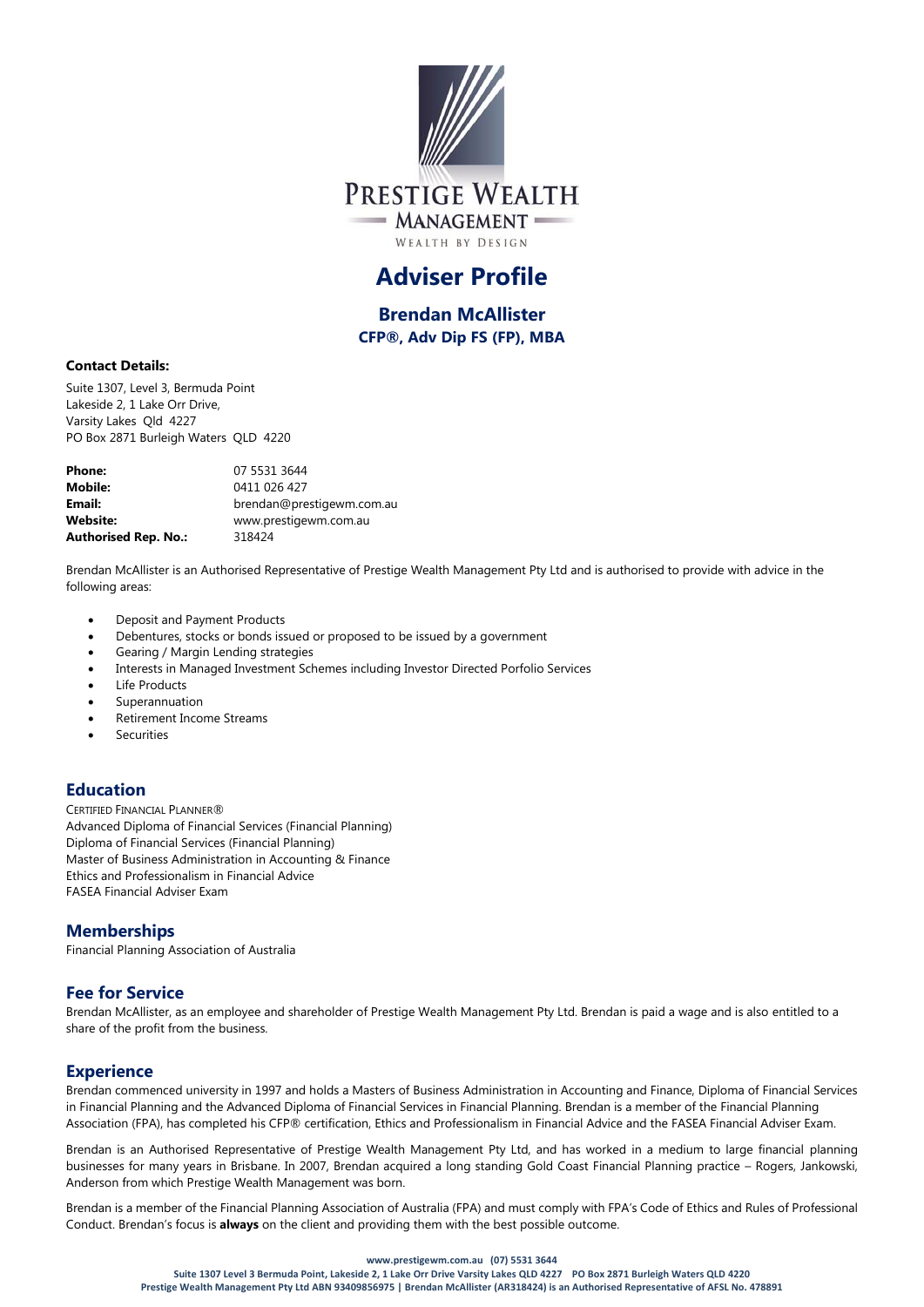

# **Prestige Wealth Management Pty Ltd Privacy Statement - March 2020**

The privacy of your personal information is very important to us at Prestige Wealth Management. Privacy laws apply to how we collect, maintain, use and disclose your personal information and this Privacy Statement explains how these laws effect Prestige Wealth Management and you, including:

- The types of information that we keep on record and how we may use that information
- Our policies in relation to how we collect, maintain, use and disclose your personal information
- Your privacy rights along with our general rights and obligations

# What information do we hold

We collect information reasonably necessary for us to perform our functions. The kind of personal information we collect and hold will depend upon the type of products and services that you request from us and may include:

- Information that identifies you, such as your name and address and other identification information provided by you and people nominated by you
- Financial details including information about your financial needs and objectives, your current financial circumstances including your assets and liabilities, income, expenditure, insurance cover and superannuation
- Details of your investment preferences and risk tolerance
- Family circumstances and social security eligibility
- Information about your employment, beneficiaries, bank accounts for funds to be transferred to or from and, in some cases, health information about you

## What happens if you don't give us your personal information

Unless required by law (for example to comply with a legal duty of disclosure when applying for an insurance product) you need not give us any of the personal information about you or any other person which may be requested in our communications with you. However, without that information, we may not be able to provide you with an appropriate level of serivce or advice and the advice given may not be appropriate.

Where we collect information from you about another individual (for example you nominated beneficiaries) please make that individual aware of that fact and the contents of this Privacy Statement.

#### How your personal information is collected

Generally, Prestige Wealth Management and its authorised representatives only collect personal information about you from you, by phone, email or in an application form, unless it is not reasonable or practical for us to do so. For example, we may collect information from a third party, like your accountant or a product provider, or your employer for superannuation purposes, if you authorise us to do so.

#### How your personal information is held

Your personal information is generally held on a computer database. Futher information pertaining to the database we use for storing said infromation is outlined in 'Cross Border/ Overseas Data (Cloud) Storage' within this privacy statement. We are a 'paperless' office and as such, we hold no paper copies of any information provided to us. All paper copies are destroyed on a regular basis by a recognised security company that offers that service.

We take all reasonable steps to protect your personal information from misuse, loss, unauthorised access, modification or disclosure. We have physical, electronic and procedural safeguards to protect your information held by us. For example, your personal information is stored in secured office premises, in encrypted electronic databases requiring logins and passwords for access. We require all staff to maintain the confidentiality of your personal information at all times.

**www.prestigewm.com.au (07) 5531 3644**